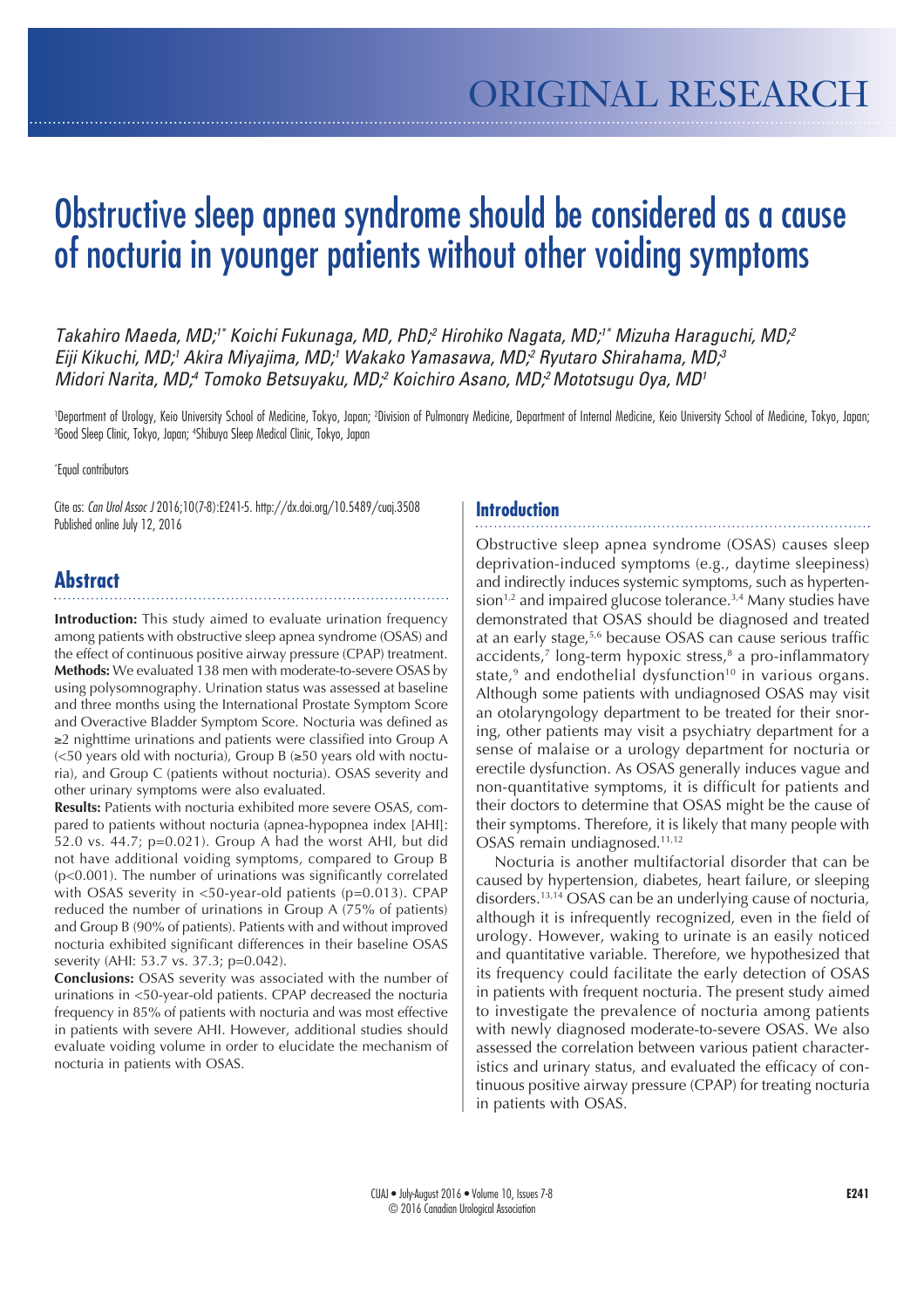## **Methods**

This study prospectively recruited 150 men who planned to receive CPAP for moderate-to-severe OSAS (an apneahypopnea index [AHI] of >15) between 2009 and 2011 at affiliated institutions in Japan. The study's design was approved by the institutional review board at each clinic, and all patients provided their informed consent to participate. Among the 150 patients, 12 patients were excluded because they did not complete the study's questionnaire. We also excluded patients who were receiving diuretic medication, patients with inadequately controlled diabetes mellitus, and patients with symptomatic heart failure, renal failure, or urinary infection. OSAS was diagnosed via overnight polysomnography (PSG for ≥6 hours) at the sleep clinic; apnea was defined as the termination of respiratory airflows for ≥10 seconds and hypopnea was defined as a ≥50% decrease in ventilation that was accompanied by a ≥3% decrease in oxygen saturation. AHI was defined as the number of instances of apnea and hypopnea per one hour (while sleeping); moderate or severe OSAS were defined as an AHI of 15–29 or ≥30, respectively.<sup>15</sup>

Urinary status was assessed at baseline and three months after the CPAP treatment, using the International Prostate Symptom Score (IPSS) and the Overactive Bladder Symptom Score (OABSS).<sup>16</sup> We also measured the number of nighttime urinations using Question 7 from the IPSS questionnaire; nocturia was defined as ≥2 urinations in a single night. Voiding status was calculated as the sum of the scores for Questions 1, 3, 5, and 6 from the IPSS questionnaire, and storage status was calculated as the sum of the scores from Questions 2, 4, and 7.

Patients were classified into three groups based their age and nocturia status. Group A included patients with nocturia who were <50 years old, Group B included patients with nocturia who were ≥50 years old, and Group C included





patients who did not have nocturia (Fig. 1). Using these groups, we assessed the association between OSAS severity and the patients' characteristics, as well as the efficacy of CPAP treatment for nocturia in each group.

Results were presented as mean  $\pm$  standard deviation. Differences in nocturia and the IPSS voiding score (baseline vs. three months after CPAP treatment) were analyzed using the Wilcoxon-signed-ranks test, and differences in continuous characteristics were analyzed using the Mann-Whitney U-test. The correlation between nocturia status and the severity of OSAS was analyzed using Spearman's rank correlation test. All p values were two-sided and a p value of <0.05 was considered statistically significant. All analyses were performed using JMP software (version 10.0.2; SAS Institute, Irving, CA, U.S.).

## **Results**

## Urination status before CPAP treatment

The mean patient age was 53.8 years (range 21–83 years) and the mean body mass index (BMI) was 27.2 kg/m<sup>2</sup> (range 19.7 $-38.5 \text{ kg/m}^2$ ). Before the CPAP treatment, the average AHI was 47.7 ± 19.4 (range 17.7–99.0), 110 patients exhibited severe OSAS (an AHI of ≥30) and 28 patients exhibited moderate OSAS. The average number of nighttime urinations, total IPSS, and OABSS at baseline were  $1.4 \pm 1.3$ (range 0–5),  $6.0 \pm 6.4$  (range 0–34), and  $2.7 \pm 2.6$  (range 0–13), respectively (Table 1). The prevalence of nocturia was 40.6%; Group A included 40 patients, Group B included 16 patients, and Group C included 82 patients. Compared to patients with OSAS and without nocturia (Group C), patients with OSAS and nocturia (Groups A and B) tended to be significantly older  $(57.8 \pm 12.3)$  years vs.  $50.9 \pm 11.9$ years; p<0.01) and to have significantly more severe OSAS (AHI:  $52.0 \pm 19.1$  vs.  $44.7 \pm 19.1$ ; p=0.021) (Table 2). The number of nighttime urinations was not correlated with OSAS severity in the entire patient population (correlation

| Table 1. Urination status before and after continuous<br>positive airways pressure treatment |                    |                   |         |  |
|----------------------------------------------------------------------------------------------|--------------------|-------------------|---------|--|
|                                                                                              | <b>Before CPAP</b> | <b>After CPAP</b> | p value |  |
| Nocturia (times)                                                                             | $1.4 + 1.3$        | $0.7 \pm 0.9$     | < 0.01  |  |
| <b>IPSS</b>                                                                                  |                    |                   |         |  |
| Total score                                                                                  | $6.0 + 6.4$        | $4.3 + 5.1$       | < 0.01  |  |
| Voiding score                                                                                | $2.9 + 4.2$        | $2.3 \pm 3.5$     | < 0.01  |  |
| Storage score                                                                                | $3.1 \pm 2.9$      | $2.0 + 2.1$       | < 0.01  |  |
| OABSS score                                                                                  | $2.7 + 2.6$        | $1.7 + 1.7$       | < 0.01  |  |
| Patients                                                                                     |                    |                   |         |  |
| with urgent<br>incontinence                                                                  | 12                 | 6                 |         |  |

CPAP: continuous positive airways pressure; IPSS: International Prostate Symptom Score; OABSS: Overactive Bladder Symptom Score.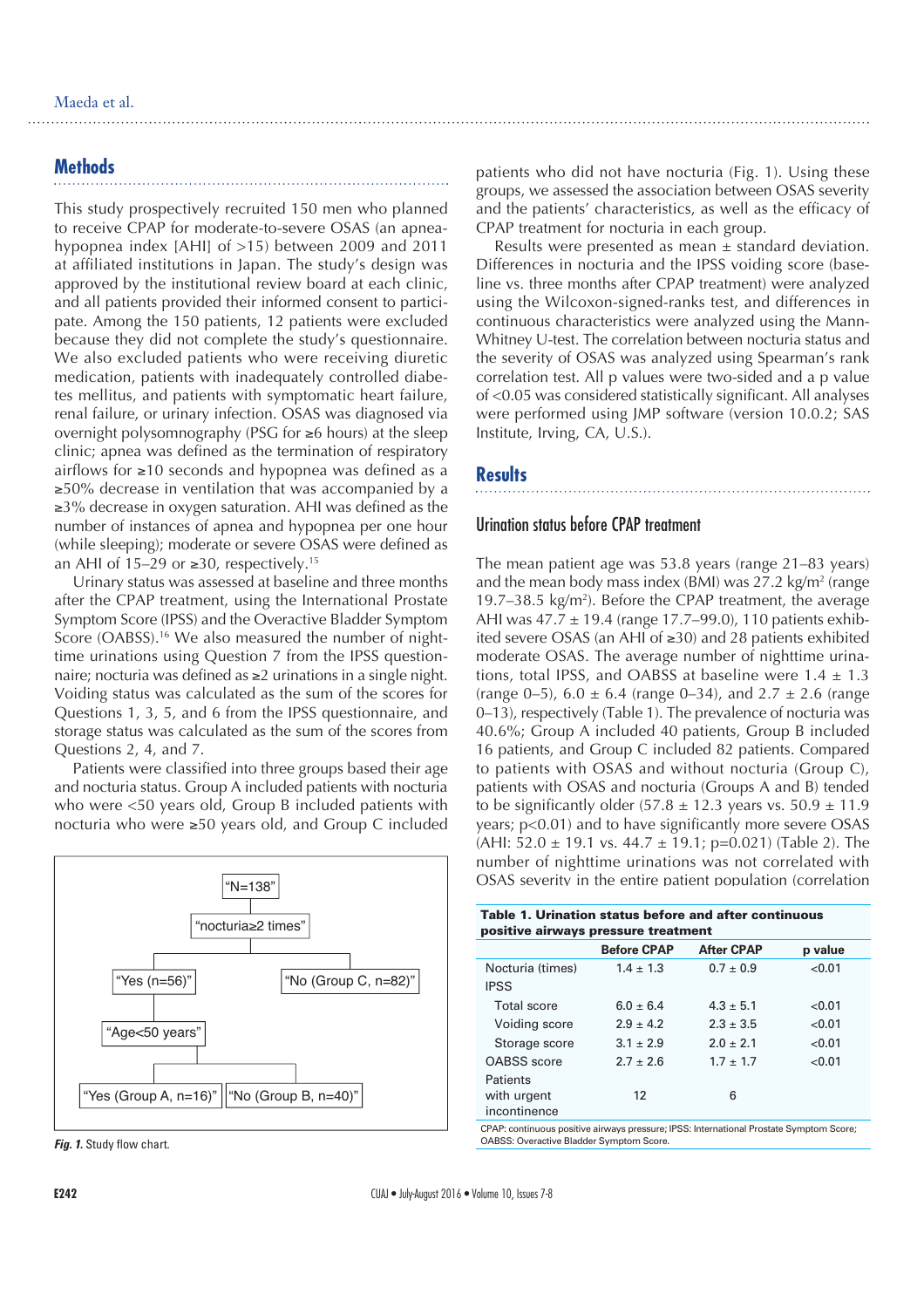Table 2. Clinical parameters before continuous positive airways pressure treatment **Group A Group B Group C**

|                         | <b>A</b> quo no | a quo id                | unun u                       |
|-------------------------|-----------------|-------------------------|------------------------------|
| Number of<br>patients   | 16              | 40                      | 82                           |
| Age, years              | $43.6 \pm 3.9$  | $63.7 \pm 9.3^{\circ}$  | $50.9 \pm 11.9^{\circ}$      |
| AHI                     | $62.0 \pm 18.9$ | $47.8 \pm 17.9^{\circ}$ | $44.7 \pm 19.1$ <sup>d</sup> |
| <b>IPSS</b>             |                 |                         |                              |
| <b>Total score</b>      | $4.6 \pm 1.8$   | $11.6 \pm 7.5^{\circ}$  | $3.5 \pm 4.4^{\circ}$        |
| Voiding score           | $0.7 \pm 1.1$   | $5.4 \pm 5.3^{\circ}$   | $2.0 \pm 3.3$ <sup>c</sup>   |
| Number of<br>urinations | $2.6 \pm 0.8$   | $2.9 \pm 0.9$           | $1.4 \pm 1.4^{\circ}$        |

 $^{\circ}$ p<0.01 for comparing Group A and Group B;  $^{\circ}$ p<0.05 for comparing Group A and Group B;  $ep<0.01$  for comparing patients with nocturia (Groups A  $+$  B) and patients without nocturia (Group C);  $q$  p<0.05 for comparing Groups A + B and Group C; AHI: apnea-hypopnea index, IPSS: International Prostate Symptom Score.

coefficient: 0.104), although a significant correlation was observed among patients who were <50 years old (correlation coefficient: 0.343; p=0.013) (Fig. 2). Furthermore, when we compared the patients with OSAS and nocturia, Group A exhibited a significantly higher AHI, compared to Group B  $(62.0 \pm 18.9 \text{ vs. } 47.8 \pm 17.9; \text{ p=0.013}).$  Moreover, patients in Group A did not exhibit additional urination symptoms, especially voiding symptoms (Table 2).

## Urination status after CPAP treatment

CPAP treatment significantly reduced the number of nighttime urinations (from  $1.4 \pm 1.3$  to  $0.7 \pm 0.9$ ; p<0.01), significantly improved the total IPSS (from  $6.0 \pm 6.4$  to  $4.3 \pm 1$ 5.1; p<0.01), and significantly improved the total OABSS (from  $2.7 \pm 2.6$  to  $1.7 \pm 1.7$ ; p<0.01). Moreover, 50% fewer patients reported urgent incontinence after CPAP treatment (Table 1). Among the 56 patients in Groups A and B, CPAP treatment significantly reduced the number of awakenings from  $2.8 \pm 0.9$  times/night to  $1.2 \pm 1.1$  times/night (p<0.01). After CPAP treatment, the number of urinations was reduced in 48 of the 56 patients (85.7%) with OSAS and nocturia before the CPAP treatment (12 patients in Group A [75%] and 36 patients in Group B [90%]). A significant difference was observed in the baseline OSAS severity when we compared patients with and without improved nocturia at three months after the CPAP treatment (AHI:  $53.7 \pm 18.6$  vs. 37.3  $± 11.0; p=0.042$ ).

#### **Discussion**

The present study revealed that nighttime urination was common among patients with OSAS and that patients with OSAS and nocturia tended to be older and have more severe OSAS (compared to patients with OSAS and without nocturia). The AHI was highest for <50-year-old patients with nocturia; these patients did not have additional urination



*Fig. 2.* Correlation of apnea-hypopnea index (AHI) with urinations among patients with obstructive sleep apnea syndrome and an age of <50 years.

symptoms, especially voiding symptoms. CPAP treatment decreased the incidence of nocturia in most patients and was most effective in patients with a severe AHI.

Previous reports have indicated that the prevalence of nocturia among patients with OSAS (≥2 urinations per night) ranges from 40*‒*50%.17-19 The results of the present study are consistent with those findings and indicate that nocturia is a general symptom of moderate-to-severe OSAS. However, most patients (and even physicians) do not recognize the association between nocturia and OSAS. This lack of recognition is likely affected by the fact that nocturia is a common symptom among people ≥50 years old and is associated with a variety of clinical syndromes and diagnoses, including hypertension, diabetes, obesity, benign prostatic hyperplasia, and coronary artery disease.<sup>13,14</sup>

Oztura et al reported that nocturia episodes were significantly more frequent among patients with sleep-related breathing disorders.20 Chen et al have also reported that nocturia is an independent predictor of severe obstructive sleep apnea in patients with ischemic stroke.21 In contrast, we found that the number of nighttime urinations was not correlated with OSAS severity when we considered all patients in the present study. However, Kang et al have reported that age-related urinary diseases and voiding dysfunction may mask the influence of OSAS and that OSAS may not be a risk factor for nocturia among elderly patients.<sup>22</sup> Our data are consistent with that finding, as OSAS severity was correlated with the number of nighttime urinations among patients who were <50 years old. We also observed that nocturia in <50-year-old patients with OSAS was not accompanied by other voiding symptoms. Therefore, OSAS should be considered a potential cause of nocturia in younger patients who do not have other voiding symptoms.

An accurate diagnosis of OSAS requires laboratory PSG, which is inconvenient and costly. Therefore, clinicians must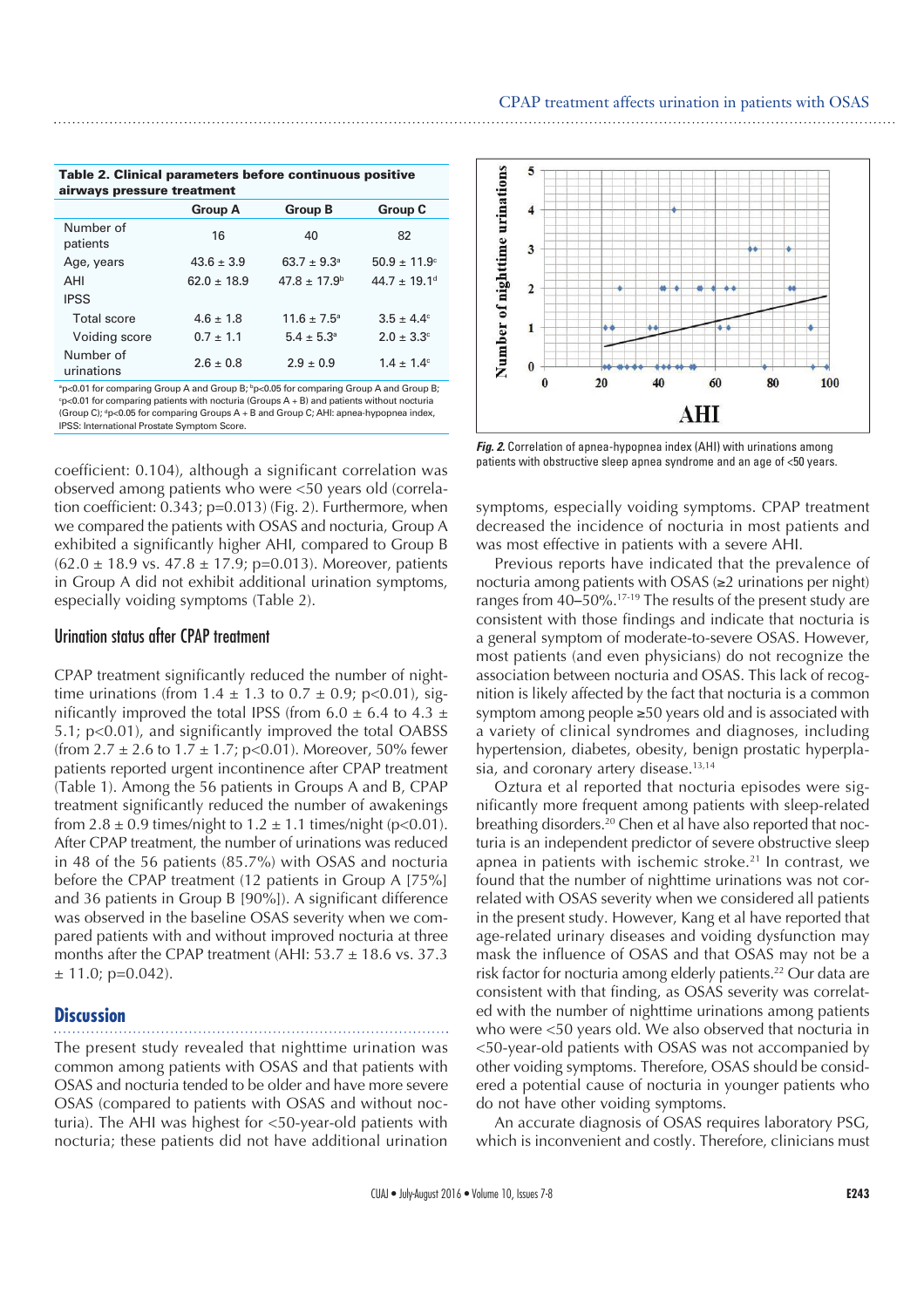select patients for PSG testing according to their specific risk factors. However, the symptoms of OSAS (e.g., excessive daytime sleepiness and fatigue) are subjective, rather than quantitative, and are difficult to precisely evaluate or use to screen for OSAS. Therefore, various clinical prediction models and questionnaires have been developed for detecting OSAS. For example, the Epworth Sleep Scale (ESS) uses eight simple questions, is widely available, provides high reliability, and can be performed quickly and easily to subjectively measure sleepiness. Although there are suitable associations between ESS scores and the severity of OSAS, the ESS is not useful when screening for OSAS, as it is not sensitive or specific for this purpose.<sup>23</sup> Similarly, Morris et al reported that snoring severity and BMI are useful screening tools for OSAS,<sup>24</sup> although it is difficult for the patient or their sleeping partner to precisely evaluate the degree of snoring. In contrast, the number of nighttime urinations is a simple quantitative parameter that can be monitored by both urologists and general physicians. Therefore, we believe that nocturia might be a useful tool for screening patients with moderate-to-severe OSAS, especially patients who are <50 years old.

Nakagawa et al have reported that nocturia can lead to both bone fracture and death.25 Moreover, treating nocturia is challenging and may result in only small improvements, as nocturia is a multifactorial condition.26 However, our data indicate that CPAP treatment significantly reduced the number of nighttime urinations from  $2.8 \pm 0.9$  to  $1.2 \pm 1.2$ 1.1 among patients with OSAS. Therefore, OSAS should be considered in the differential diagnosis of nocturia, as CPAP may effectively treat nocturia in patients with moderate-tosevere OSAS. Furthermore, CPAP treatment was effective in ameliorating other voiding symptoms (including urgent incontinence). Although the mechanism for this effect is unclear, improvements in hypoxic stress might positively affect the bladder's vascular endothelial cells.

There were several limitations in the present study. First, selection bias may have been introduced by selecting patients who visited a sleep clinic for OSAS treatment. Thus, prospective studies are needed to determine whether nocturia could be used to screen for OSAS in the general population. Second, the detailed mechanism for OSAS-induced nocturia is unclear, especially among patients who are <50 years old, although negative intrathoracic pressure can cause cardiac distention and the secretion of various vasodilators, which may increase urinary volume. Thus, future studies should incorporate frequency-volume charts, serum atrial natriuretic peptide levels, and the specific gravity of the morning urine before and after CPAP treatment, in order to better understand these patients' condition.

# **Conclusion**

In <50-year-old patients with OSAS, the frequency of nocturia was correlated with the severity of OSAS and their nocturia was not accompanied by other voiding symptoms. CPAP treatment reduced the frequency of nocturia in patients with moderate-to-severe OSAS and this treatment may be most effective in patients with severe OSAS.

Competing interests: Dr. Asano has received honoraria from Astellas, Astra Zeneca, BI, Kyorin, MSD, and Novartis; and has participated in clinical trials for BI and Teijin Pharma. The remaining authors declare no competing personal or financial interests.

Acknowledgement: This study was performed in accordance with the tenets of the Declaration of Helsinki and the ethical guidelines of the Japanese Ministry of Health, Labour, and Welfare.

This paper has been peer-reviewed.

#### References

- 1. Brooks D, Horner RL, Kozar LF, et al. Obstructive sleep apnea as a cause of systemic hypertension. Evidence from a canine model. *J Clin Invest* 1997;99:106-9. http://dx.doi.org/10.1172/JCI119120
- 2. Lavie P, Herer P, Hoffstein V. Obstructive sleep apnoea syndrome as a risk factor for hypertension: Population study. *BMJ* 2000;320:479-82. http://dx.doi.org/10.1136/bmj.320.7233.479
- 3. Ip MS, Lam B, Ng MM, et al. Obstructive sleep apnea is independently associated with insulin resistance. *Am J Respir Crit Care Med* 2002;165:670-6. http://dx.doi.org/10.1164/ajrccm.165.5.2103001
- 4. Polotsky VY, Patil SP, Savransky V, et al. Obstructive sleep apnea, insulin resistance, and steatohepatitis in severe obesity. *Am J Respir Crit Care Med* 2009;179:228-34. http://dx.doi.org/10.1164/ rccm.200804-608OC
- 5. Yalamanchali S, Farajian V, Hamilton C, et al. Diagnosis of obstructive sleep apnea by peripheral arterial tonometry: Meta-analysis. *JAMA Otolaryngol Head Neck Surg* 2013;139:1343-50. http://dx.doi. org/10.1001/jamaoto.2013.5338
- 6. Seetho IW, Wilding JP. Screening for obstructive sleep apnoea in obesity and diabetes--potential for future approaches. *Eur J Clin Invest* 2013;43:640-55. http://dx.doi.org/10.1111/eci.12083
- 7. Tregear S, Reston J, Schoelles K, et al. Obstructive sleep apnea and risk of motor vehicle crash: Systematic review and meta-analysis. *J Clin Sleep Med* 2009;5:573-81.
- 8. Lavie L. Oxidative stress a unifying paradigm in obstructive sleep apnea and comorbidities. *Prog Cardiovasc Dis* 2009;51:303-12. http://dx.doi.org/10.1016/j.pcad.2008.08.003
- 9. Nacher M, Serrano-Mollar A, Farre R, et al. Recurrent obstructive apneas trigger early systemic inflammation in a rat model of sleep apnea. *Respir Physiol Neurobiol* 2007;155:93-6. http://dx.doi.org/10.1016/j. resp.2006.06.004
- 10. Ip MS, Tse HF, Lam B, et al. Endothelial function in obstructive sleep apnea and response to treatment. *Am J Respir Crit Care Med* 2004;169:348-53. http://dx.doi.org/10.1164/rccm.200306-767OC
- 11. Young T, Palta M, Dempsey J, et al. The occurrence of sleep-disordered breathing among middle-aged adults. *N Engl J Med* 1993;328:1230-5. http://dx.doi.org/10.1056/NEJM199304293281704
- 12. Nakayama-Ashida Y, Takegami M, Chin K, et al. Sleep-disordered breathing in the usual lifestyle setting as detected with home monitoring in a population of working men in Japan. *Sleep* 2008;31:419-25.
- 13. Yoshimura K, Terada N, Matsui Y, et al. Prevalence of and risk factors for nocturia: Analysis of a health screening program. *Int J Urol* 2004;11:282-7. http://dx.doi.org/10.1111/j.1442-2042.2004.00791.x
- 14. Bing MH, Moller LA, Jennum P, et al. Nocturia and associated morbidity in a Danish population of men and women aged 60-80 years. *BJU Int* 2008;102:808-14; discussion 14-5. http://dx.doi. org/10.1111/j.1464-410X.2008.07813.x
- 15. Sleep-related breathing disorders in adults: Recommendations for syndrome definition and measurement techniques in clinical research. The report of an American Academy of Sleep Medicine Task Force. *Sleep* 1999;22:667-89.